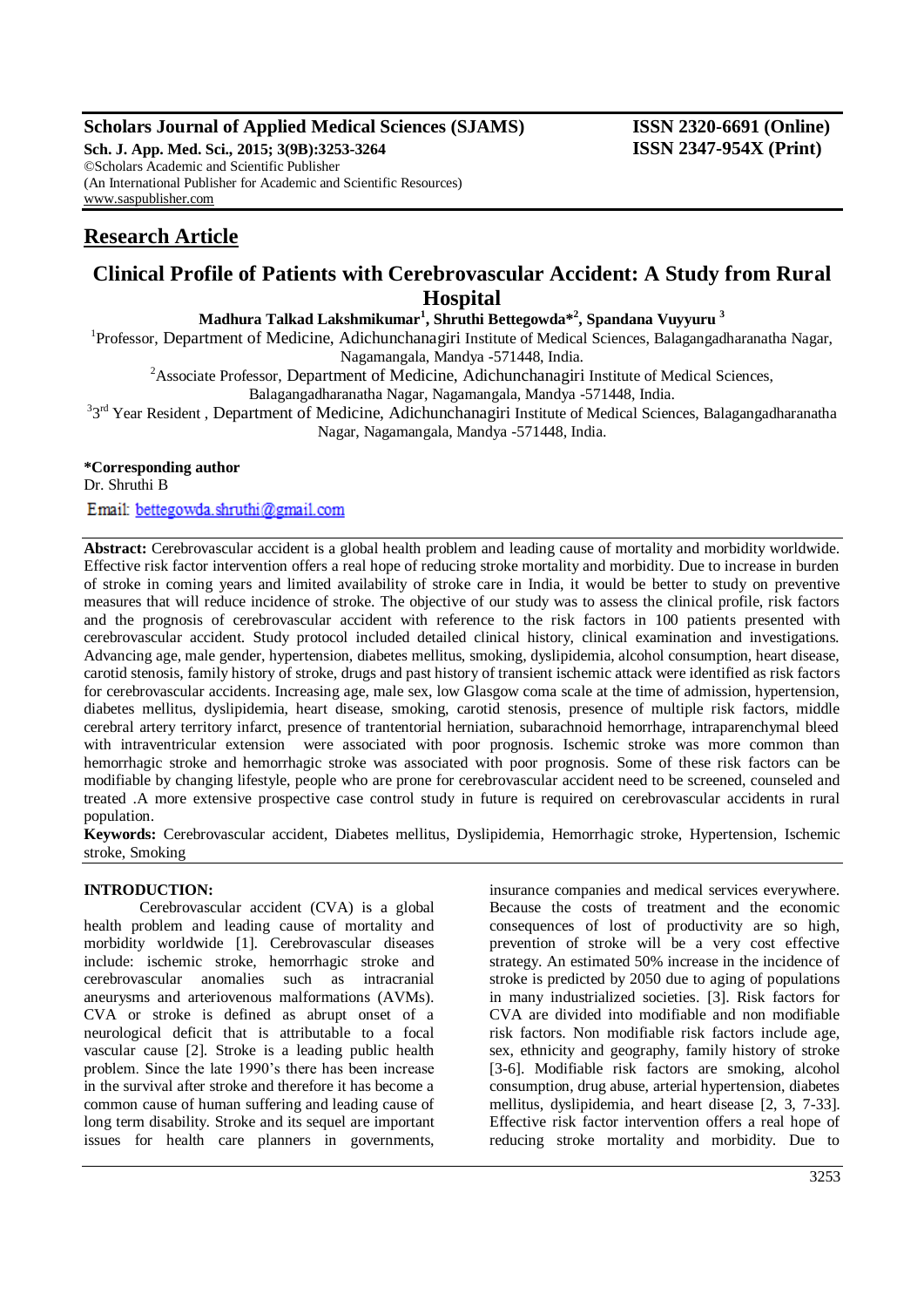increase in burden of stroke in coming years and limited availability of stroke care in India, it would be better to study on preventive measures that will reduce incidence of stroke [1]. As few data were available on CVA in rural population, this study is conducted to identify the risk factors and etiology in patients with CVA. An attempt has been made in this study to know the prognosis of CVA with reference to risk factors.

#### **MATERIAL AND METHODS:**

This Prospective observational study was carried out in 100 consecutive patients with Cerebrovascular accident (CVA), who were admitted in Intensive Care Unit (ICU) under the department of General Medicine. Ethics committee approval was taken for the study.

#### **Inclusion Criteria:**

- Patients of either sex with CVA admitted to ICU with symptoms and signs suggestive of acute loss of focal or global cerebral function.
- Patients admitted within 24 hours after the onset of symptoms.
- Age greater than or equal to 50 years.
- Evidence of ischemia or hemorrhage on CT scan or MRI of brain.
- Patients with first episode of CVA.

#### **Exclusion Criteria:**

- Patients with history of epilepsy, migraine and head injury.
- Ischemia or hemorrhage on CT brain due to infection, connective tissue disorders and tumors.
- Patients with Cortical venous thrombosis.
- Patients presented with transient ischemic attack.
- Patients with metabolic encephalopathy.

Study protocol included detailed clinical history, clinical examination and investigations. Risk factors for CVA like hypertension, diabetes, dyslipidemia; family history of CVA was evaluated. After taking consent, patients were subjected for CT scan of brain and other relevant investigations pertaining to their clinical status. Special investigations like MRI brain, CT Angiography, Magnetic Resonance Angiography were done wherever necessary. The risk factor profile of each patient was evaluated during the hospital stay.

In this study

- Patients with  $HbA1C > 6.5%$  and patients who were on anti-diabetic medication were considered under risk factor for diabetes mellitus.[34]
- Patients who were known hypertensive prior to the onset of CVA and newly detected patients with evidence of hypertensive retinopathy were considered under risk factor for hypertension.
- Dyslipidemia was diagnosed as per American Heart Association (AHA) guidelines (2011) as serum cholesterol > 200 mg/dl, low density lipoprotein (LDL)  $> 130$  mg/dl, triglycerides  $>$ 150 mg/dl and high density lipoprotein  $(HDL) <$ 40mg/dl.[35]
- Patients with ischemic heart disease, congestive heart failure, rheumatic heart disease, atrial fibrillation, corpulmonale, and cardiomyopathy were considered as suffering from heart disease.
- Smoking (who were currently smoking more than 10 cigarettes per day for more than 6 months) and alcohol intake (> 3 standard drinks/day for a minimum of 6 months) were based on clinical history of consumption of these substances. [1,36]
- Family history of stroke was considered if the first degree relatives of the patient suffered from stroke.
- Past history of Transient ischemic attack(TIA)was considered if the patient had any symptoms suggestive of TIA in the past.[2]
- Carotid stenosis was considered as a risk factor if Carotid doppler study showed more than 50 % stenosis in the carotid arteries.[2]
- Drug induced Cerebrovascular accident was considered if patient was on drugs like cocaine, amphetamine, anticoagulants, thrombolytics or oral contraceptive pills.[ 2]

The prognosis was studied after one month of admission and a detailed neurological examination was performed on all survivors and prognosis was compared with the initial clinical examination for improvement, worsening or status quo.[37] The number of deaths was noted.

- Complete recovery (CR) Improved without neurological deficits
- Partial recovery (PR) –Improved but had neurological deficits
- No recovery (no improvement) (NR) patients with no improvement or worsening of neurological deficits.
- Death (D)

#### **Statistical Methods**

The data was entered in Microsoft Excel and was analyzed using Stata13.1 version. In descriptive statistics: results were expressed in percentages and proportions and were represented by using tables, bar diagrams and pie charts. In analytical statistics: Two sample proportion test using Z value was applied.

#### **RESULTS:**

**Age:** In this study 51 patients (51%) belonged to 70 years and above age group (Table 1).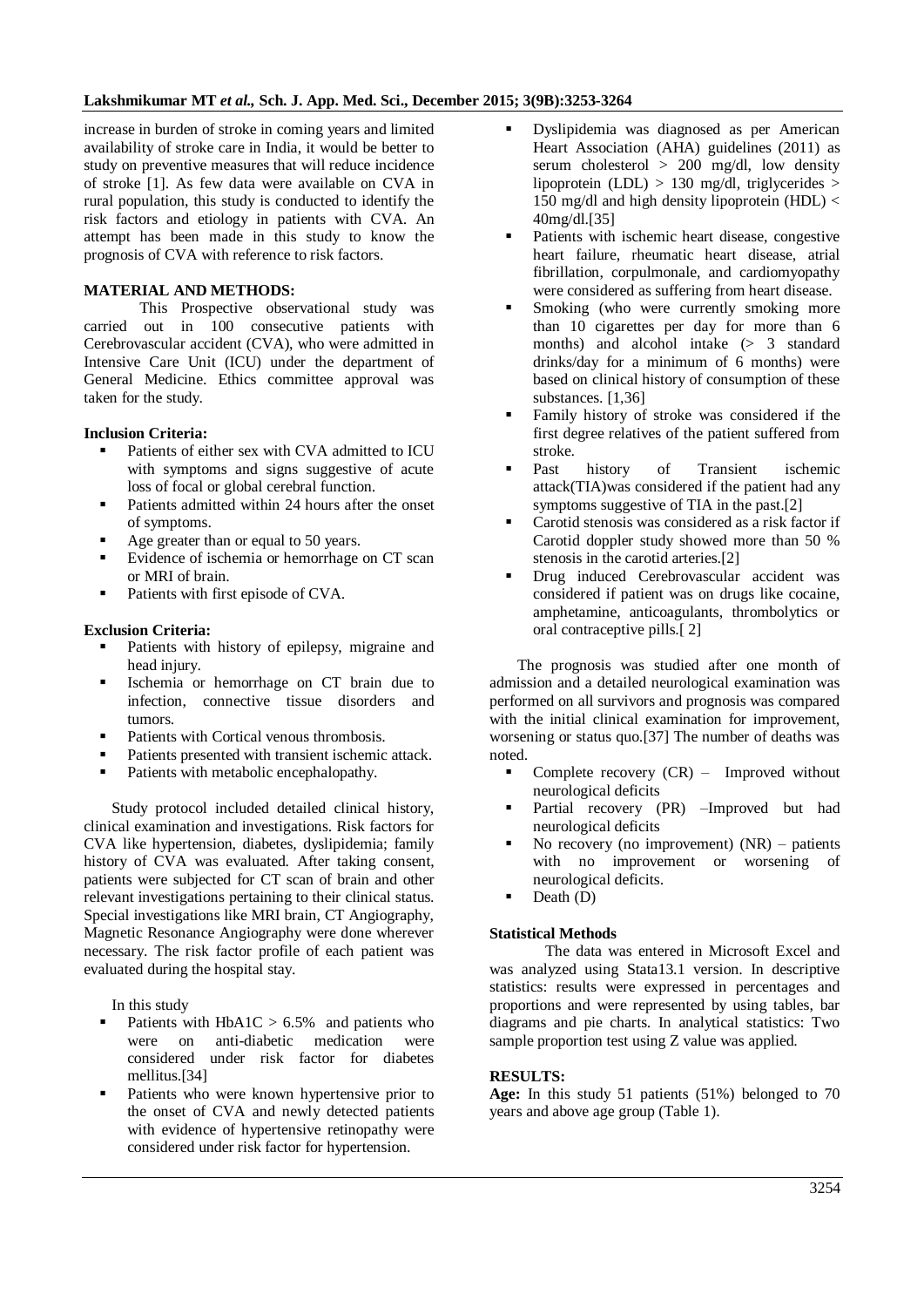| <b>Table 1: Age Distribution</b> |                 |            |  |  |
|----------------------------------|-----------------|------------|--|--|
| Age                              | No. of Patients | Percentage |  |  |
| 50-59                            | 17              | 17.0%      |  |  |
| 60-69                            | 32              | 32.0%      |  |  |
| > 70                             | 51              | 51.0%      |  |  |

## **Age and Prognosis:**

In 50-59 years age group: 13 patients (76.47%) had CR (complete recovery), 1 patient (5.88%) had PR (partial recovery), 3 patients (17.65%) had NR (no recovery) and no patients expired. In 60-69 years age group: 8 patients (25%) had CR, 19 patients (59.38%) had PR, 3 patients (9.37%) had NR and 2 patients (6.25%) expired. In 70 years and above age group: 3 patients (5.88%) had CR, 14 patients (27.45%) had PR, 27 patients (52.94%) had NR and 7 patients (13.73%) expired (Table 2).

**Table 2: Age and Prognosis**

|                     | o         | -                  |            |
|---------------------|-----------|--------------------|------------|
| Recovery            | Age       | No. of<br>Patients | Percentage |
| Complete            | 50-59     | 13                 | 76.47%     |
| Recovery            | $60 - 69$ | 8                  | 25%        |
|                     | > 70      | 3                  | 5.88%      |
| Partial<br>Recovery | 50-59     | 1                  | 5.88%      |
|                     | $60 - 69$ | 19                 | 59.38%     |
|                     | > 70      | 14                 | 27.45%     |
|                     | 50-59     | 3                  | 17.65%     |
| No Recovery         | 60-69     | 3                  | 9.37%      |
|                     | > 70      | 27                 | 52.94%     |
| Death               | 50-59     | 0                  | $0\%$      |
|                     | 60-69     | 2                  | 6.25%      |
|                     | > 70      | 7                  | 13.73%     |

**Sex:** Among 100 patients, 61 patients (61%) were males and 39 patients (39%) were females (Table 3).

|  |  |  |  | <b>Table 3: Sex Distribution</b> |
|--|--|--|--|----------------------------------|
|--|--|--|--|----------------------------------|

| Sex    | No. of Patients | Percentage |
|--------|-----------------|------------|
| Male   |                 | 61.0%      |
| Female |                 | 39.0%      |

## **Sex and Prognosis:**

Among 61 male patients, 9 patients (14.75%) had CR, 22 patients (36.06%) had PR, 24 patients (39.34%) had NR and 6 patients (9.84%) expired. Among 39 female patients, 15 patients (38.46%) had CR, 12 patients (30.77%) had PR, 9 patients (23.08%) had NR and 3 patients (7.69%) expired (Table 4).

| Table T. Bex and I regnosis |            |                    |            |  |  |
|-----------------------------|------------|--------------------|------------|--|--|
| Recovery                    | <b>Sex</b> | No. of<br>Patients | Percentage |  |  |
| Complete                    | Male       |                    | 14.75%     |  |  |
| Recovery                    | Female     | 15                 | 38.46%     |  |  |
| Partial                     | Male       | 22                 | 36.06%     |  |  |
| Recovery                    | Female     | 12                 | 30.77%     |  |  |
|                             | Male       | 24                 | 39.34%     |  |  |
| No Recovery                 | Female     |                    | 23.08%     |  |  |
| Death                       | Male       | 6                  | 9.84%      |  |  |
|                             | Female     | 3                  | 7.69%      |  |  |

|  | <b>Table 4: Sex and Prognosis</b> |
|--|-----------------------------------|
|  |                                   |

## **Clinical Presentation:**

Motor weakness was the main complaint in 64 patients, next in frequency was altered sensorium, and followed by speech disturbances (Table 5).

|  | <b>Table 5: Clinical Presentation in CVA</b> |  |
|--|----------------------------------------------|--|
|  |                                              |  |

| <b>Symptoms</b>            | No of patients |  |  |  |
|----------------------------|----------------|--|--|--|
| Motor weakness             | 64             |  |  |  |
| Altered sensorium          | 56             |  |  |  |
| Speech disturbances        | 33             |  |  |  |
| Vomiting                   | 20             |  |  |  |
| Giddiness                  | 13             |  |  |  |
| Headache                   | 12             |  |  |  |
| Convulsions(first episode) |                |  |  |  |

## **Glasgow Coma Scale (GCS) Score and prognosis**:

In this study 50 patients were admitted with GCS of 13-15, 30 patients with GCS of 5-12 and 20 patients were admitted with GCS of 3-4.Among patients admitted with GCS of 13-15, 18 patients (36.0%) had complete recovery, 30 patients (60.0%) had partial recovery, 2 patients (4%) had no recovery and no patients expired. Among patients admitted with GCS of 5-12, 6 patients (20.0%) had complete recovery, 4 patients (13.33%) had partial recovery, 18 patients (60%) had no recovery and 2 patients (6.67%) expired. Among patients admitted with GCS of 3-4, 13 patients (65%) had no recovery and 7 patients (35%) expired (Table 6). [38]

| THOIC OF O CO DUOLU HU VIIU THING OF FRUITING ON HIGH THUS INDIAN |                 |          |          |          |       |  |
|-------------------------------------------------------------------|-----------------|----------|----------|----------|-------|--|
| <b>GCS</b> Score                                                  |                 | Complete | Partial  | No       | Death |  |
|                                                                   |                 | Recovery | Recovery | Recovery |       |  |
| $13 - 15$                                                         | No. of Patients | 18       | 30       |          |       |  |
| (50 patients)                                                     | Percentage      | 36.0     | 60.0     | 4.0      |       |  |
| $5-12$                                                            | No. of Patients |          |          | 18       |       |  |
| (30 patients)                                                     | Percentage      | 20.0     | 13.33    | 60.0     | 6.67  |  |
| $3-4$                                                             | No. of Patients |          |          | 13       |       |  |
| (20 patients)                                                     | Percentage      |          |          | 65.0     | 35.0  |  |

**Table 6: GCS Score at the Time of Admission and Prognosis**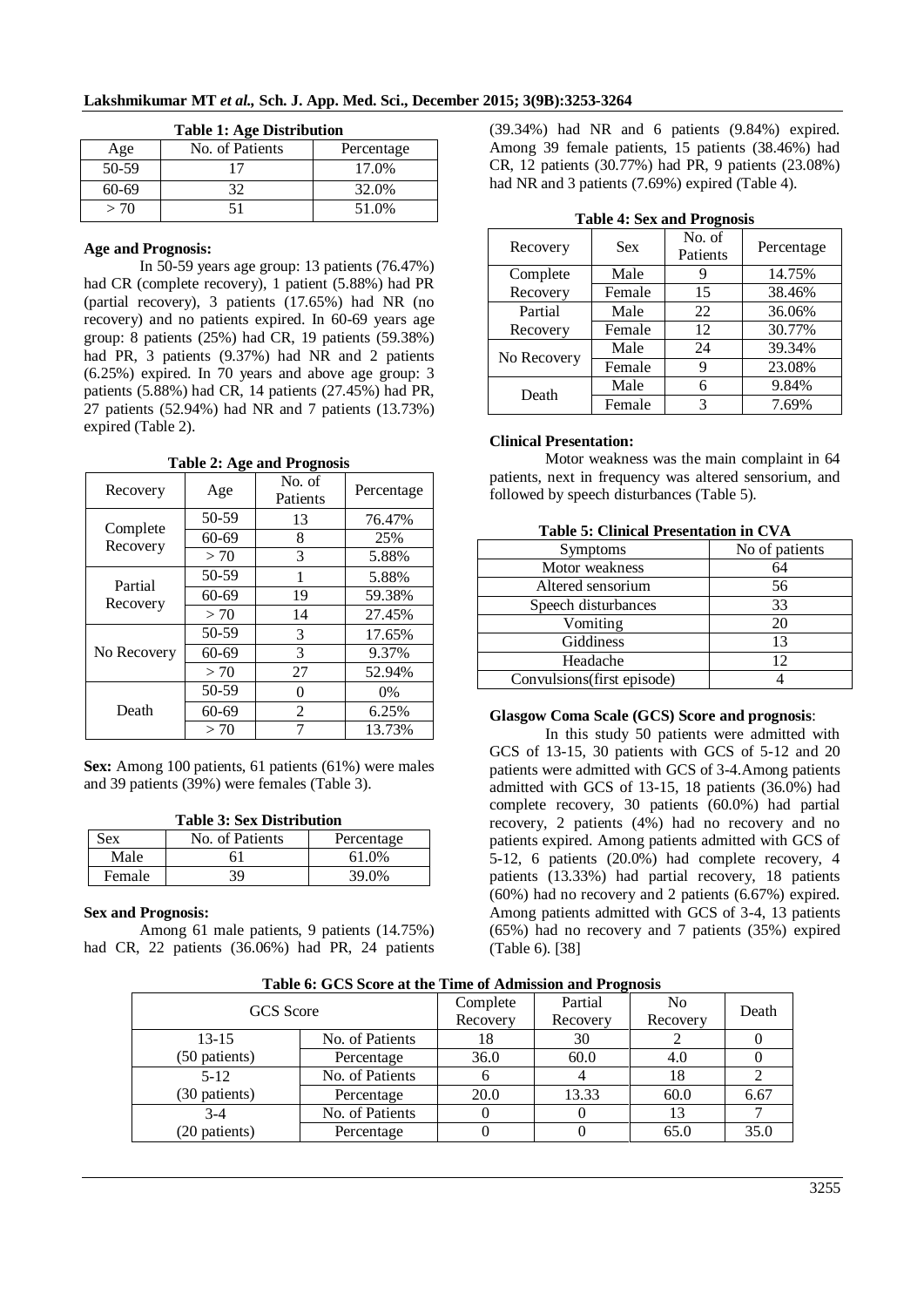#### **Risk factors:**

The major risk factors in the study group were hypertension (70), diabetes (39), smoking (35)

dyslipidemia (31), and alcohol consumption (27) (Table 7).

| <b>Table 7: Risk Factors</b> |                 |            |  |  |
|------------------------------|-----------------|------------|--|--|
| <b>Risk Factors</b>          | No. of Patients | Percentage |  |  |
| Hypertension                 | 70              | 70 %       |  |  |
| Diabetes Mellitus            | 39              | 39 %       |  |  |
| Smoking                      | 35              | 35 %       |  |  |
| Dyslipidemia                 | 31              | 31 %       |  |  |
| Alcohol                      | 27              | 27 %       |  |  |
| <b>Heart Disease</b>         | 17              | 17 %       |  |  |
| Carotid Stenosis             | 14              | 14 %       |  |  |
| Family History of Stroke     | 11              | 11 %       |  |  |
| Past history of TIA          | 6               | 06 %       |  |  |
| Drug Induced                 | 3               | 03 %       |  |  |

#### **Hypertension and Prognosis:**

Among 100 patients, 70 patients (70%) had hypertension. Among 70 patients with hypertension, 9 patients (12.86%) had CR, 24 patients (34.29%) had PR, 28 patients (40.0%) had NR and 9 patients

(12.86%) expired. Among 30 patients without hypertension, 15 patients (50%) had CR, 10 patients (33.33%) had PR, 5 patients (16.67%) had NR and no patients expired. P value is significant in complete recovery, no recovery and death (Table 8).

|  | <b>Table 8: Hypertension and Prognosis</b> |
|--|--------------------------------------------|
|  |                                            |

| <b>Risk Factor</b> |                 | Complete<br>Recovery | Partial<br>Recovery | No Recovery | Death         |
|--------------------|-----------------|----------------------|---------------------|-------------|---------------|
| With               | No. of Patients |                      | 24                  | 28          |               |
| Hypertension       | Percentage      | 12.86                | 34.29               | 40.00       | 12.86         |
| Without            | No. of Patients |                      | 10                  |             |               |
| Hypertension       | Percentage      | 50.00                | 33.33               | 16.67       | 0.00          |
| P value            |                 | $<$ 0.01             | 0.926               | 0.023       | $<$ 0.01 $\,$ |

#### **Diabetes Mellitus and Prognosis:**

Among 100 patients, 39 patients (39%) had Diabetes mellitus. Among 39 patients with diabetes mellitus, 5 patients (12.82%) had CR, 12 patients (30.77%) had PR, 15 patients (38.46%) had NR and 7

patients (17.95%) expired. Among 61 patients without diabetes mellitus, 19 patients (31.15%) had CR, 22 patients (36.07%) had PR, 18 patients (29.51%) had NR and 2 patients (3.28%) expired. P value is significant in complete recovery and death (Table 9).

| Table 2. Diabetes Memius and Trognosis |                 |                      |                     |             |       |  |  |  |  |
|----------------------------------------|-----------------|----------------------|---------------------|-------------|-------|--|--|--|--|
| Diabetes Mellitus                      |                 | Complete<br>Recovery | Partial<br>Recovery | No Recovery | Death |  |  |  |  |
| With Diabetes                          | No. of Patients |                      | 12                  |             |       |  |  |  |  |
|                                        | Percentage      | 12.82                | 30.77               | 38.46       | 17.95 |  |  |  |  |
| Without                                | No. of Patients | 19                   | 22                  | 18          |       |  |  |  |  |
| <b>Diabetes</b>                        | Percentage      | 31.15                | 36.07               | 29.51       | 3.28  |  |  |  |  |
| P value                                |                 | 0.036                | 0.58                | 0.35        | 0.01  |  |  |  |  |

#### **Table 9: Diabetes Mellitus and Prognosis**

#### **Heart Disease and Prognosis:**

Among 100 patients, 17 patients (17%) had heart disease. Among these patients, 1 patient (5.88%) had CR, 4 patients (23.53%) had PR, 5 patients (29.41%) had NR and 7 patients (41.18 %) expired.

Among 83 patients without heart disease, 23 patients (27.71%) had CR, 30 patients (36.14%) had PR, 28 patients (33.73%) had NR and 2 patients (2.41%) expired. P value is significant in death (Table 10).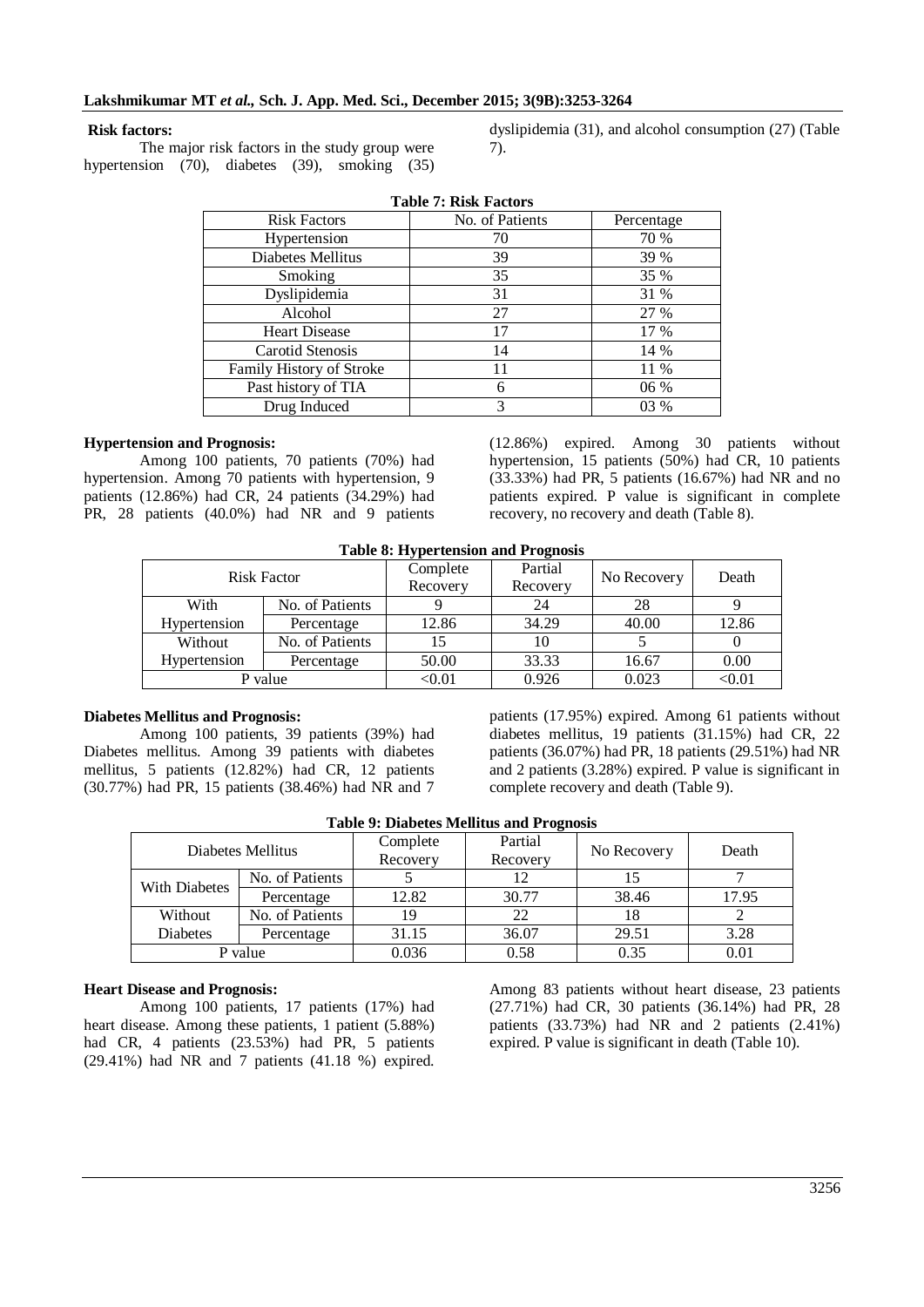| <b>Table 10: Heart Disease and Prognosis</b> |                 |          |          |                |               |  |  |  |  |  |  |
|----------------------------------------------|-----------------|----------|----------|----------------|---------------|--|--|--|--|--|--|
| <b>Heart Disease</b>                         |                 | Complete | Partial  | N <sub>0</sub> | Death         |  |  |  |  |  |  |
|                                              |                 | Recovery | Recovery | Recovery       |               |  |  |  |  |  |  |
|                                              | No. of Patients |          |          |                |               |  |  |  |  |  |  |
| With Heart Disease                           | Percentage      | 5.88     | 23.53    | 29.41          | 41.18         |  |  |  |  |  |  |
| No. of Patients<br>Without Heart             |                 | 23       | 30       | 28             |               |  |  |  |  |  |  |
| Disease                                      | Percentage      | 27.71    | 36.14    | 33.73          | 2.41          |  |  |  |  |  |  |
| P value                                      |                 | 0.0549   | 0.3171   | 0.7298         | $<$ 0.01 $\,$ |  |  |  |  |  |  |

#### **Smoking and Prognosis:**

Among 100 patients, 35 patients (35%) had smoking as risk factor. Among patients with smoking, 5 patients (14.29%) had CR, 3 patients (8.57%) had PR, 20 patients (57.14%) had NR and 7 patients (20.0%)

expired. Among 65 patients without smoking, 19 patients (29.23%) had CR, 31 patients (47.69%) had PR, 13 patients (20.0%) had NR and 2 patients (3.08%) expired. P value is significant in partial recovery, no recovery and death (Table 11).

|  |  |  |  | <b>Table 11: Smoking and Prognosis</b> |
|--|--|--|--|----------------------------------------|
|--|--|--|--|----------------------------------------|

| Smoking |                 | Complete<br>Recovery | Partial<br>Recovery | No Recovery | Death  |
|---------|-----------------|----------------------|---------------------|-------------|--------|
| With    | No. of Patients |                      |                     | 20          |        |
| Smoking | Percentage      | 14.29                | 8.57                | 57.14       | 20.00  |
| Without | No. of Patients | 19                   | 31                  |             |        |
| Smoking | Percentage      | 29.23                | 47.69               | 20.00       | 3.08   |
| P value |                 | 0.0951               | 0.0001              | 0.0002      | 0.0048 |

#### **Dyslipidemia and Prognosis:**

Among 100 patients, 31 patients (31%) had Dyslipidemia. Among patients with dyslipidemia, 6 patients (19.35%) had CR, 8 patients (25.81%) had PR, 10 patients (32.26%) had NR and 7 patients (22.58%) expired. Among 69 patients without dyslipidemia, 18 patients (26.09%) had CR, 26 patients (37.68%) had PR, 23 patients (33.33%) had NR and 2 patients (2.90%) expired. P value is significant in death (Table 12).

| Dyslipidemia |                 | Complete<br>Recovery | Partial<br>Recovery | No Recovery | Death  |
|--------------|-----------------|----------------------|---------------------|-------------|--------|
|              |                 |                      |                     |             |        |
| With         | No. of Patients |                      |                     |             |        |
| Dyslipidemia | Percentage      | 19.35                | 25.81               | 32.26       | 22.58  |
| Without      | No. of Patients | 18                   | 26                  | 23          |        |
| Dyslipidemia | Percentage      | 26.09                | 37.68               | 33.33       | 2.90   |
| P value      |                 | 0.4660               | 0.2463              | 0.9158      | 0.0015 |

**Table 12: Dyslipidemia and Prognosis**

#### **Carotid Stenosis and Prognosis:**

Among 100 patients, 14 patients (14%) had Carotid stenosis. Among patients with Carotid Stenosis, 1 patient (7.14%) had CR, 4 patients (28.57%) had PR, 5 patients (35.71%) had NR and 4 patients (28.57%)

expired. Among 86 patients without Carotid Stenosis, 23 patients (26.74%) had CR, 30 patients (34.88%) had PR, 28 patients (32.56%) had NR and 5 patients (5.81%) expired. P value is significant in death (13).

| Table 15. Carbitu Stellusis and Trughusis |                 |          |          |                |       |  |  |  |  |
|-------------------------------------------|-----------------|----------|----------|----------------|-------|--|--|--|--|
| Carotid Stenosis                          |                 | Complete | Partial  | N <sub>0</sub> | Death |  |  |  |  |
|                                           |                 | Recovery | Recovery | Recovery       |       |  |  |  |  |
| With Carotid                              | No. of Patients |          |          |                |       |  |  |  |  |
| <b>Stenosis</b>                           | Percentage      | 7.14     | 28.57    | 35.71          | 28.57 |  |  |  |  |
| Without Carotid                           | No. of Patients |          | 30       | 28             |       |  |  |  |  |
| <b>Stenosis</b>                           | Percentage      | 26.74    | 34.88    | 32.56          | 5.81  |  |  |  |  |
| P value                                   |                 | 0.08     | 0.51     | 0.97           | 0.01  |  |  |  |  |

#### **Table 13: Carotid Stenosis and Prognosis**

#### **Alcohol Consumption and Prognosis:**

Among 100 patients, 27 patients (27%) had alcohol consumption as risk factor. Among patients

with alcohol consumption, 9 patients (33.33%) had CR, 2 patients (7.41%) had PR, 13 patients (48.15%) had NR and 3 patients (11.11%) expired. Among 73 patients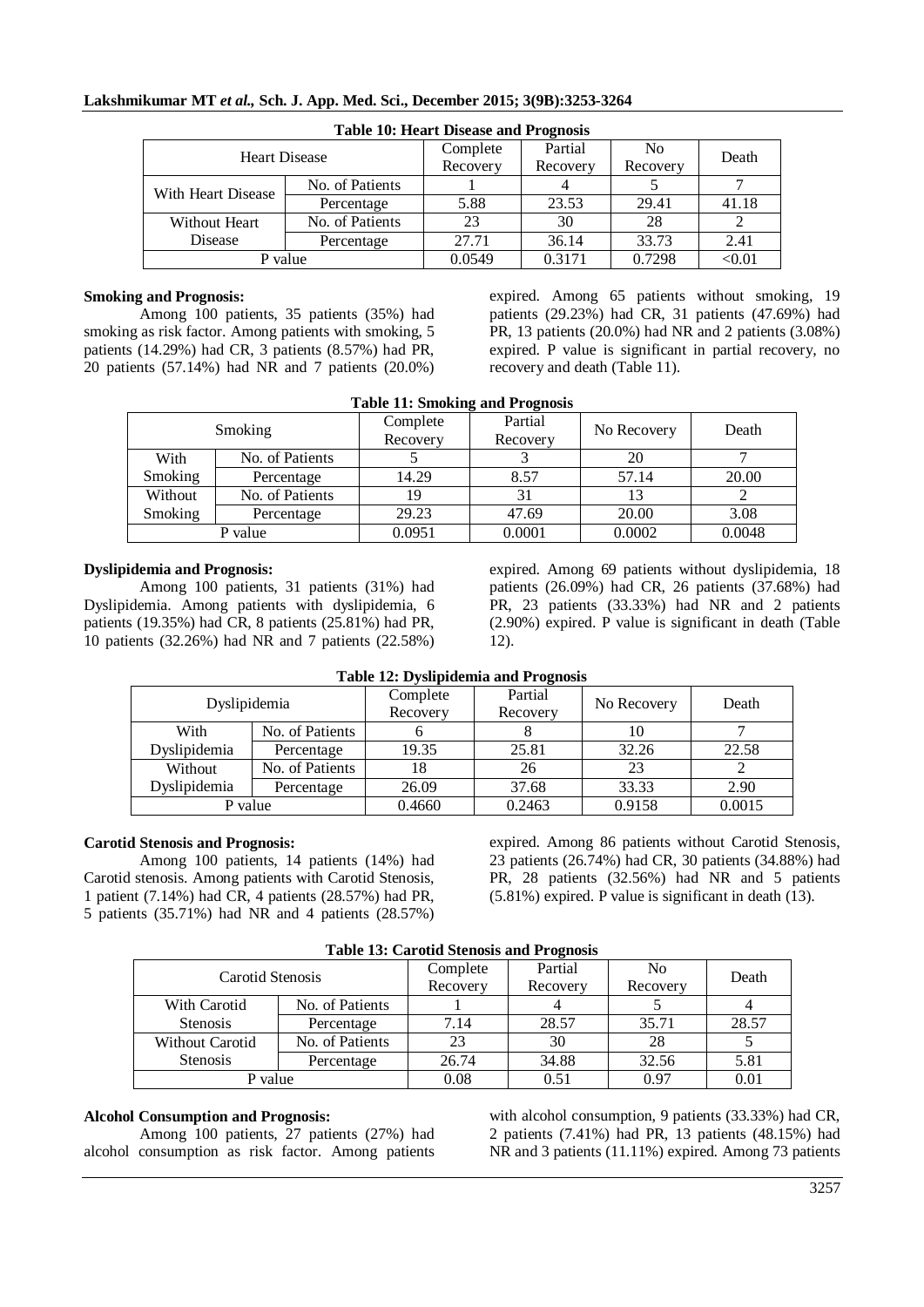without alcohol consumption, 15 patients (20.55%) had CR, 32 patients (43.84%) had PR, 20 patients (27.40 %) had NR and 6 patients (8.22%) expired. P value is significant in partial recovery (Table 14).

| <b>Alcohol Consumption</b> |                    | Complete<br>Recovery | Partial<br>Recovery | $\overline{\phantom{a}}$<br>No Recovery | Death  |
|----------------------------|--------------------|----------------------|---------------------|-----------------------------------------|--------|
| With Alcohol               | No. of<br>Patients |                      |                     | 13                                      |        |
|                            | Percentage         | 33.33                | 7.41                | 48.15                                   | 11.11  |
| Without<br>Alcohol         | No. of<br>Patients | 15                   | 32                  | 20                                      | 6      |
|                            | Percentage         | 20.55                | 43.84               | 27.40                                   | 8.22   |
| P value                    |                    | 0.1838               | 0.0006              | 0.0501                                  | 0.6537 |

**Table 14: Alcohol Consumption and Prognosis**

## **Family History of Stroke and Prognosis:**

Among 100 patients, 11 patients (11%) had family history of stroke. Among 11 patients with family history of stroke, 1 patient (9.09%) had CR, 1 patient (9.09%) had PR, 7 patients (63.64%) had NR and 2

patients (18.18%) expired. Among 89 patients without family history of stroke, 23 patients (25.84%) had CR, 33 patients (37.08%) had PR, 26 patients (29.21%) had NR and 7 patients (7.87%) expired. P value is significant in no recovery (Table 15).

| Table 19. Palling Thistory of Bu one and I regiosis |                 |          |                |        |       |  |  |  |  |
|-----------------------------------------------------|-----------------|----------|----------------|--------|-------|--|--|--|--|
| <b>Family History of Stroke</b>                     | Complete        | Partial  | N <sub>0</sub> | Death  |       |  |  |  |  |
|                                                     | Recovery        | Recovery | Recovery       |        |       |  |  |  |  |
| With Family History                                 | No. of Patients |          |                |        |       |  |  |  |  |
| of Stroke                                           | Percentage      | 9.09     | 9.09           | 63.64  | 18.18 |  |  |  |  |
| Without Family                                      | No. of Patients | 23       | 33             | 26     | ⇁     |  |  |  |  |
| <b>History of Stroke</b>                            | Percentage      | 25.84    | 37.08          | 29.21  | 7.87  |  |  |  |  |
| P value                                             | 0.2197          | 0.0645   | 0.0348         | 0.2593 |       |  |  |  |  |

## **Table 15: Family History of Stroke and Prognosis**

#### **Drug Induced CVA and Prognosis:**

Among 100 patients, 3 patients (3%) had drug induced CVA. Among 3 patients with drug induced CVA, 1 patient (33.33%) had PR, 1 patient (33.33%) had NR and 1 patient (33.33%) expired. Among 97 patients without drug induced CVA, 24 patients (24.74%) had CR, 33 patients (34.02%) had PR, 32 patients (32.99%) had NR and 8 patients (8.25%) expired (Table 16).

| Drug Induced |                 | $\bullet$<br>Complete | Partial  | N <sub>0</sub> |        |
|--------------|-----------------|-----------------------|----------|----------------|--------|
|              |                 | Recovery              | Recovery | Recovery       | Death  |
| With Drug    | No. of Patients |                       |          |                |        |
| Induced      | Percentage      | 0.00                  | 33.33    | 33.33          | 33.33  |
| Without Drug | No. of Patients | 24                    | 33       | 32             |        |
| Induced      | Percentage      | 24.74                 | 34.02    | 32.99          | 8.25   |
| P value      |                 | 0.3230                | 0.9803   | 0.9901         | 0.1348 |

#### **Table 16: Drug Induced CVA and Prognosis**

#### **Past history of TIA and Prognosis:**

Among 100 patients, 6 patients (6%) had past history of TIA. Among patients with past history of TIA, 1 patient (16.67%) had CR, 2 patients (33.33%) had PR, 3 patients (50%) had NR and no patients

expired. Among 94 patients without past history of TIA, 23 patients (24.47%) had CR, 32 patients (34.04%) had PR, 30 patients (31.91%) had NR and 9 patients (9.57%) expired (Table 17).

| Table 17. I ast movely of TIA and I regiosis |                 |          |          |          |        |  |  |  |  |
|----------------------------------------------|-----------------|----------|----------|----------|--------|--|--|--|--|
| TIA                                          |                 | Complete | Partial  | No       | Death  |  |  |  |  |
|                                              |                 | Recovery | Recovery | Recovery |        |  |  |  |  |
| With past history                            | No. of Patients |          |          |          |        |  |  |  |  |
| of TIA                                       | Percentage      | 16.67    | 33.33    | 50.00    |        |  |  |  |  |
| Without past                                 | No. of Patients |          | 32       | 30       |        |  |  |  |  |
| history of TIA                               | Percentage      | 24.47    | 34.04    | 31.91    | 9.57   |  |  |  |  |
| P value                                      |                 | 0.6644   | 0.9716   | 0.3610   | 0.4269 |  |  |  |  |

#### **Table 17: Past history of TIA and Prognosis**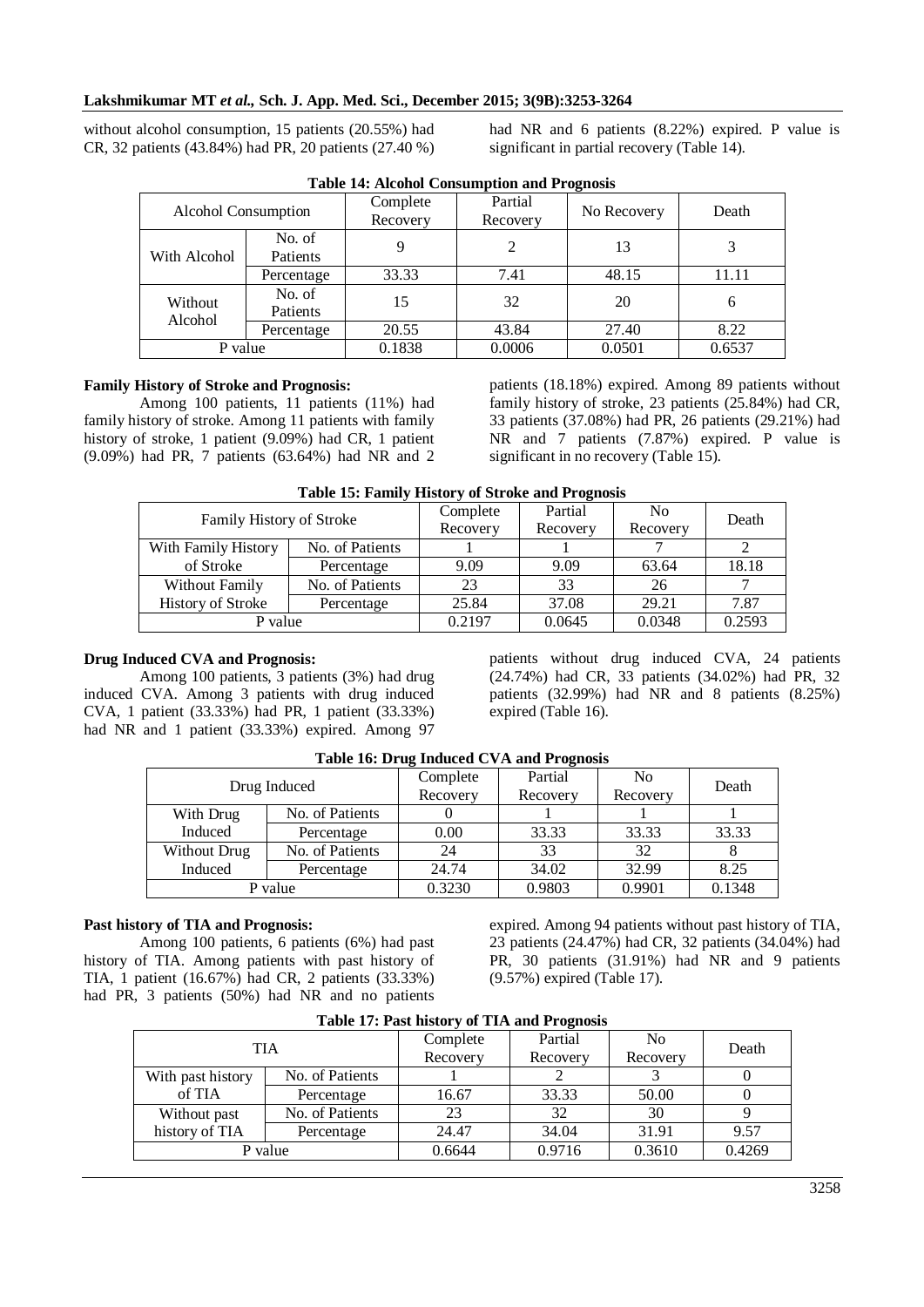## **Number of risk factors:**

Among 100 patients, 31 patients (31%) had single risk factor and 69 patients (69%) had multiple risk factors (more than one risk factor)(Table 18).

#### **Table 18: CVA with Single and Multiple Risk Factors**

| No of risk factors | No of patients | Percentage |  |  |  |  |  |
|--------------------|----------------|------------|--|--|--|--|--|
| Single risk factor | 31             | 31%        |  |  |  |  |  |
| Multiple risk      | 69             | 69%        |  |  |  |  |  |
| factors            |                |            |  |  |  |  |  |

## **Prognosis with Risk Factors:**

Among 31 patients with single risk factor, 14 patients (45.16%) had CR, 13 patients (41.94%) had PR, 4 patients  $(12.90\%)$  had NR and no patients  $(0\%)$ expired. Among 69 patients with more than one risk factor (multiple risk factors), 10 patients (14.49%) had CR, 21 patients (30.43%) had PR, 29 patients (42.03%) had NR and 9 patients (13.04%) expired. P value is significant in complete recovery, no recovery and death (Table 19).

|  |  |  |  | Table 19: Prognosis Associated with Single and Multiple Risk Factors |  |
|--|--|--|--|----------------------------------------------------------------------|--|
|  |  |  |  |                                                                      |  |

| No. of Risk Factors     |            | Complete | Partial  | N <sub>0</sub> | Death    |
|-------------------------|------------|----------|----------|----------------|----------|
|                         |            | Recovery | Recovery | Recovery       |          |
| With Single Risk Factor | No. of     | 14       | 13       | 4              | $\theta$ |
|                         | Patients   |          |          |                |          |
|                         | Percentage | 45.16    | 41.94    | 12.90          | 0.00     |
| With Multiple Risk      | No. of     | 10       | 21       | 29             | 9        |
| Factors $(> 1$ Risk     | Patients   |          |          |                |          |
| Factor)                 | Percentage | 14.49    | 30.43    | 42.03          | 13.04    |
| P value                 |            | 0.0009   | 0.2615   | 0.0042         | 0.0350   |

## **Prognosis in CVA:**

Among 100 patients with CVA, 24 patients (24%) had complete recovery, 34 patients (34%) had partial recovery, 33 patients (33%) had no recovery and 9 patients (9%) expired (Table 20).

| Table 20: Prognosis in CVA |          |            |  |  |  |
|----------------------------|----------|------------|--|--|--|
| Prognosis                  | No. of   | Percentage |  |  |  |
|                            | Patients |            |  |  |  |
| Complete                   | 24       | 24.0%      |  |  |  |
| Recovery                   |          |            |  |  |  |
| Partial Recovery           | 34       | 34.0%      |  |  |  |
| No Recovery                | 33       | 33.0%      |  |  |  |
| Death                      |          | 9.0%       |  |  |  |

## **Type of CVA:**

Among 100 patients, 82 patients (82%) had ischemic stroke and 18 patients (18%) had hemorrhagic stroke (21).

| Type of CVA                   | No of patients | Percentage |
|-------------------------------|----------------|------------|
| <i><u><b>Ischemic</b></u></i> |                | 32%        |
| Hemorrhagic                   |                | 18%        |

#### **Etiology of CVA:**

Among 100 patients with CVA, 76 patients (76%) had thrombotic stroke, 6 patients (6%) had embolic stroke, 14 patients (14%) had hypertensive intraparenchymal hemorrhage, 3 patients (3%) had drug induced (acitrom, streptokinase) intraparenchymal hemorrhage and 1 patient (1%) had subarachnoid hemorrhage( SAH)(Table 22).

**Table 22: Etiology of CVA**

| ືອປ<br>Etiology                          | No of patients | Percentage    |
|------------------------------------------|----------------|---------------|
| <b>Thrombotic Stroke</b>                 |                | 76%           |
| Embolic Stroke                           |                | 6%            |
| Hypertensive Intraparenchymal Hemorrhage |                | 14%           |
| Drug Induced Intraparenchymal Hemorrhage |                | 3%            |
| SAH                                      |                | $\frac{0}{6}$ |

## **Prognosis in Ischemic and Hemorrhagic Stroke:**

Among 82 patients with ischemic stroke, 21 patients (25.61%) had CR, 32 patients (39.02%) had PR, 24 patients (29.27%) had NR and 5 patients (6.10%) expired. Among 18 patients with hemorrhagic

stroke, 3 patients (16.67%) had CR, 2 patients (11.11%) had PR, 9 patients (50.0%) had NR and 4 patients (22.22%) expired. P value is significant in partial recovery and death (Table 23).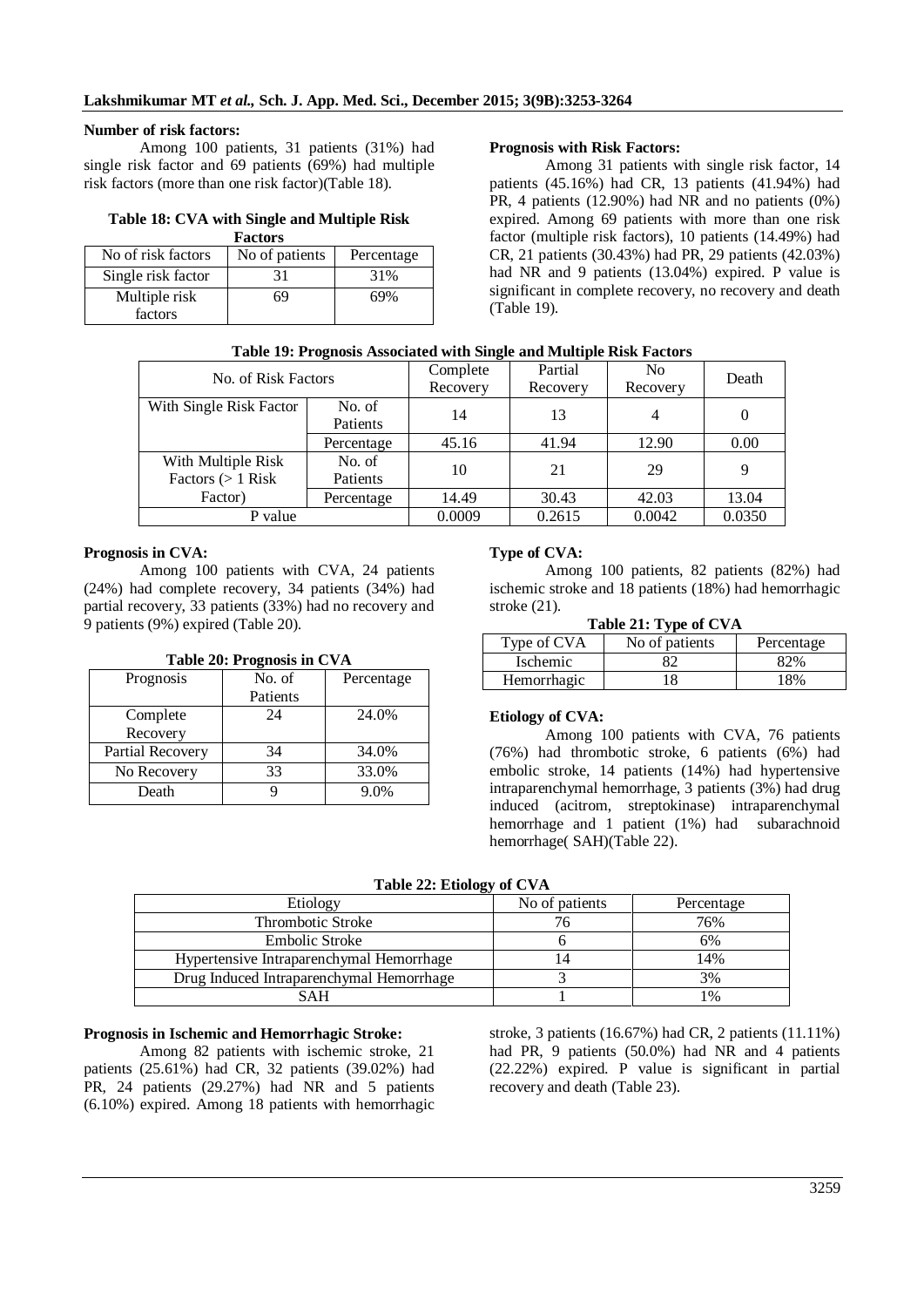| Table 23: Prognosis in Ischemic and Hemorrhagic Stroke |            |          |          |          |        |  |  |
|--------------------------------------------------------|------------|----------|----------|----------|--------|--|--|
| Type of stroke                                         |            | Complete | Partial  | No       | Death  |  |  |
|                                                        |            | Recovery | Recovery | Recovery |        |  |  |
| With Ischemic Stroke                                   | No. of     | 21       | 32       | 24       |        |  |  |
|                                                        | Patients   |          |          |          |        |  |  |
|                                                        | Percentage | 25.61    | 39.02    | 29.27    | 6.10   |  |  |
| With Hemorrhagic<br><b>Stroke</b>                      | No. of     | 3        | 2        | 9        | 4      |  |  |
|                                                        | Patients   |          |          |          |        |  |  |
|                                                        | Percentage | 16.67    | 11.11    | 50.00    | 22.22  |  |  |
| P Value                                                |            | 0.4211   | 0.0236   | 0.0903   | 0.0304 |  |  |

## **Territory Infarct and Prognosis:**

Among 82 patients with ischemic stroke, 80 patients had single territory infarct and 2 patients had infarct involving more than one territory. Among patients with single territory infarct, 17 patients had anterior cerebral artery (ACA) territory infarct, 40 patients had middle cerebral artery (MCA) territory infarct and 23 patients had posterior cerebral artery (PCA) territory infracts. Among patients with ACA territory infarct, 14 patients (82.35%) had complete recovery, 3 patients (17.65%) had partial recovery and no patients died. Among patients with MCA territory

infarct, 4 patients (10%) had complete recovery, 12 patients (30%) had partial recovery, 21 patients (52.5%) had no recovery and 3 patients (7.5%) died. Among patients with PCA territory infarct, 3 patients (13.04%) had complete recovery, 17 patients (73.91%) had partial recovery, 2 patients (8.69%) had no recovery and 1 patient (4.35%) died. Among patients who had infarct involving more than one territory, 1 patient (50.0%) had no recovery and 1 patient (50.0%) died. Among patients with ischemic stroke, 3 patients had transtentorial herniation and all those 3 patients expired (Table 24).

| Single Territory Infarct and Prognosis  |                 | Complete | Partial  | N <sub>0</sub> | Death |
|-----------------------------------------|-----------------|----------|----------|----------------|-------|
|                                         |                 | Recovery | Recovery | Recovery       |       |
| <b>ACA</b> territory                    | No. of Patients | 14       |          |                |       |
| (17 patients)                           | Percentage      | 82.35    | 17.65    |                |       |
| No. of Patients<br><b>MCA</b> territory |                 |          | 12       | 21             |       |
| (40 patients)                           | Percentage      | 10.0     | 30.0     | 52.5           | 7.50  |
| PCA territory                           | No. of Patients |          | 17       |                |       |
| (23 patients)                           | Percentage      | 13.04    | 73.91    | 8.69           | 4.35  |

**Table 24: Single Territory Infarct and Prognosis**

#### **Hematoma Volume and Prognosis:**

Among 17 patients with intraparenchymal hemorrhage, 12 patients had hematoma volume < 30 cc and 5 patients had hematoma volume  $> 30$  cc. Among patients with hematoma volume  $<$  30 cc, 3 patients

(25%) had CR, 2 patients (16.67%) had PR, 7 patients (58.33%) had NR and no patients expired. Among patients with hematoma volume  $> 30$  cc, 2 patients (40.0%) had NR and 3 patients (60.0%) expired. P value is significant in death (Table 25).

| Hematoma Volume |                 | Complete | Partial  | N <sub>0</sub> | Death  |
|-----------------|-----------------|----------|----------|----------------|--------|
|                 |                 | Recovery | Recovery | Recovery       |        |
| $<$ 30 cc       | No. of Patients |          |          |                |        |
| (12 patients)   | Percentage      | 25       | 16.67    | 58.33          |        |
| $>$ 30 cc       | No. of Patients |          |          |                |        |
| (5 patients)    | Percentage      |          |          | 40             | 60     |
| P Value         |                 | 0.2179   | 0.3311   | 0.4902         | 0.0031 |

#### **Intraventricular Extension and Prognosis:**

Among 17 patients with intraparenchymal hemorrhage, intraventricular extension of bleed was present in 7 patients and absent in 10 patients. Among patients without intraventricular extension of bleed, 3

patients (30%) had CR, 2 patients (20%) had PR, 5 patients (50%) had NR and no patients expired. Among patients with intraventricular extension of bleed, 4 patients (57.14%) had NR and 3 patients (42.86%) expired. P Value is significant in death (Table 26).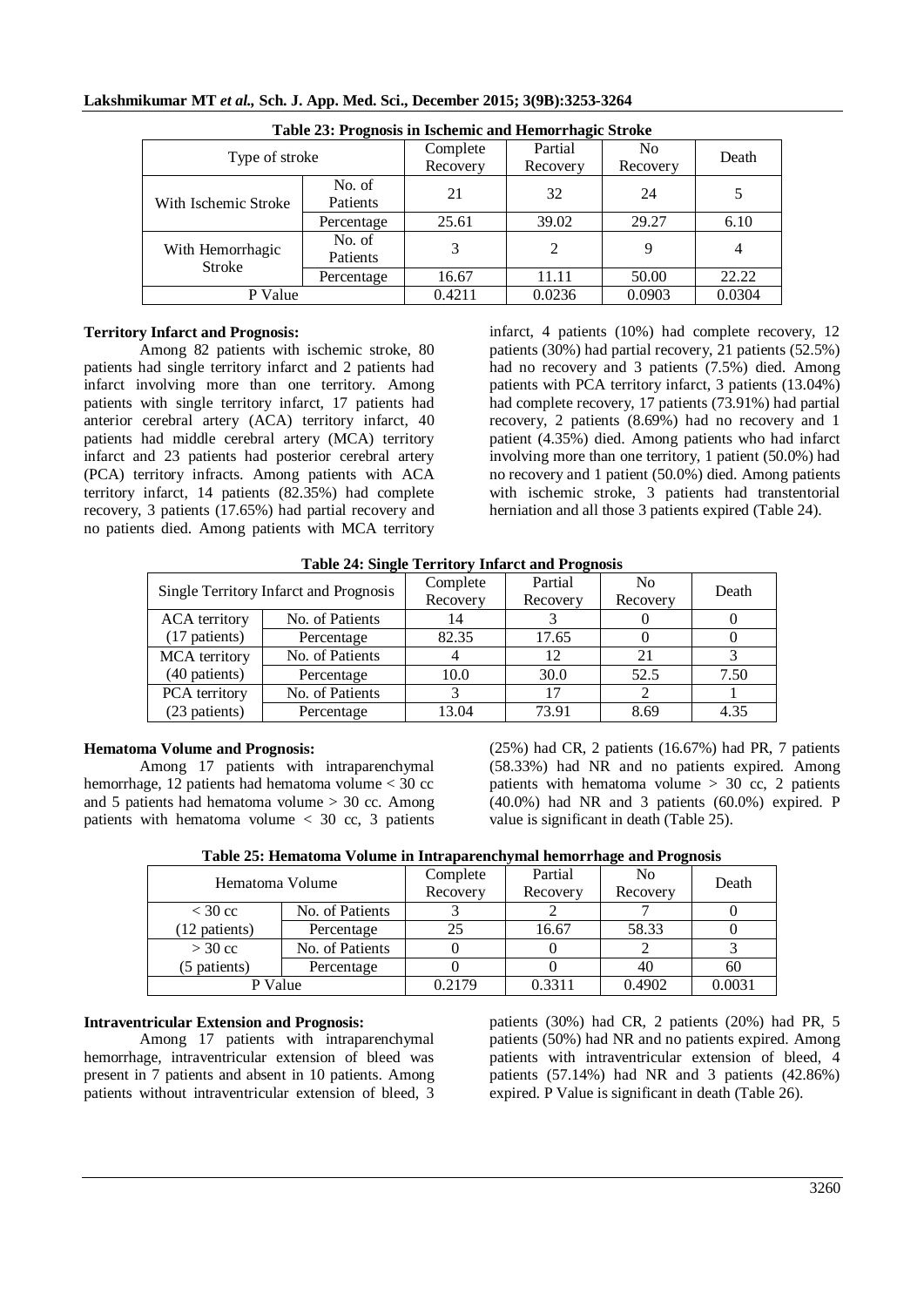| Table 26: Intraventricular Extension of Intraparenchymal Bleed and Prognosis |            |          |          |          |        |  |
|------------------------------------------------------------------------------|------------|----------|----------|----------|--------|--|
| Intraventricular Extension                                                   |            | Complete | Partial  | No       | Death  |  |
|                                                                              |            | Recovery | Recovery | Recovery |        |  |
| Without                                                                      | No. of     |          | 2        |          |        |  |
| intraventricular<br>extension $(10)$                                         | Patients   |          |          |          |        |  |
|                                                                              | Percentage | 30       | 20       | 50       |        |  |
| With intraventricular<br>extension $(7)$                                     | No. of     |          |          |          | 3      |  |
|                                                                              | Patients   |          |          |          |        |  |
|                                                                              | Percentage |          |          | 57.14    | 42.86  |  |
| P Value                                                                      |            | 0.1103   | 0.2078   | 0.7715   | 0.0225 |  |

**Lakshmikumar MT** *et al.,* **Sch. J. App. Med. Sci., December 2015; 3(9B):3253-3264**

#### **DISCUSSION:**

CVA caused 5.7 million deaths in 2005 and 87% of deaths are reported in low and middle income countries [39]. It is the second most common cause of death worldwide [40]. Developing countries accounts for 85% of global deaths due to stroke and 15 to 30 % of stroke patients are permanently disabled [41]. In India, community survey have shown a crude prevalence rate for hemiplegia in the range of 200 per 100000 persons, nearly 1.5 percent of all the urban hospital admission, 4.5% of all medical and around 20% of all neurological cases [42]. In India the prevalence of stroke various in different regions of the country and the estimated prevalence is 12-20/1000 in the 75-84 years age group [1]. In our study maximum number of cases was seen in  $7<sup>th</sup>$  decade. Stroke can affect a person at any age. Still, advancing age is the most important factor that predicts an increased likelihood of stroke. The risk of stroke approximately doubles with every 10 years increase in age. Patient's age also effects prognosis. Elderly patients have poor prognosis and increased mortality than younger ones [3]. In this study, male predominance was present and similar findings were observed in Anand et al, Nagaraja et al and Marwat MA *et al.;* study.[37,43,44]In almost all age groups, stroke is more common in men than in women except for a slight increase of stroke among women aged 15-30 years because Cerebrovascular events occur as a complication of pregnancy and puerperium.[3,4,5]In this study, hypertension was the most common risk factor and similar findings were observed in Marwat MA *et al.;* Pandiyan U *et al.;* study. [37, 45,] In this study, patients with hypertension as a risk factor had poor prognosis and in Turkey AM *et al.;* study, hypertension was the commonest risk factor for in-hospital mortality rate. [46]Arterial hypertension is the leading underlying potentially treatable condition that promotes stroke.[3] Suboptimal blood pressure (BP) control is the most common attributable risk for death worldwide, being responsible for 62% of Cerebrovascular diseases.[24] Because hypertension leads to coronary artery disease, cardiomyopathy and atrial fibrillation, it is an indirect risk factor for stroke secondary to cardioembolism.[25,26] Untreated hypertension is highly prevalent and is an important independent risk factor for hemorrhagic stroke.[27,28] Approximately one fourth of hemorrhagic strokes could

be prevented if all hypertensive subjects received treatment.[29].

In this study, 39 patients (39%) had Diabetes mellitus and it correlates with Sorganvi V *et al.;* study (38%). [1] In this study, patients with diabetes had poor prognosis and similar findings were present in Pandiyan U *et al.*; study[45]. Patients with either type 1 or type 2 diabetes mellitus have an increased susceptibility for large artery atherosclerosis and small artery occlusive disease. Diabetes mellitus also leads to renal or cardiac disease, which indirectly promote arterial hypertension and stroke. Diabetes increases the levels of fibrinogen and clotting factors, increase platelet aggregation, which in turn promotes arterial thrombosis. [3]

In this study, 35 patients (35%) had smoking as a risk factor and similar finding was observed in Sorganvi V e et al.; study.<sup>[1]</sup> In this study, patients with smoking as a risk factor had poor outcome and similar findings were observed in Pandiyan U *et al.;* study.[45]Cigarette smoking is a well established risk factor for ischemic stroke and SAH [7-12] Mechanism of smoking in ischemic stroke is due to structural arterial wall damage and carotid atherosclerosis, leading to thrombosis or embolic phenomena.[13,14] The mechanism of thrombogenesis is due to short-term effect of smoking leading to increased fibrinogen levels and platelet aggregation, elevated hematocrit levels and reduced cerebral blood flow due to arterial vasoconstriction [15-17]. For SAH there is a strong association of smoking with aneurysm formation, growth and rupture[18,19]. In this study, patients with dyslipidemia as a risk factor had poor prognosis and similar findings were observed in Pandiyan U *et al.;* study [45]. Hypercholesterolemia is a key risk factor for ischemic stroke. It increases the susceptibility for atherosclerosis. Some effects of hyperlipidemia may be indirect due to effects on coronary artery disease, leading to myocardial infarction and cardioembolism [30].

In this study, 27 patients (27%) had alcohol consumption as a risk factor and it was 32% in Sorganvi V et al study [1]. Alcohol abuse and acute alcohol intoxication can lead to ischemic stroke due to alcohol induced cardiomyopathy, changes in viscosity and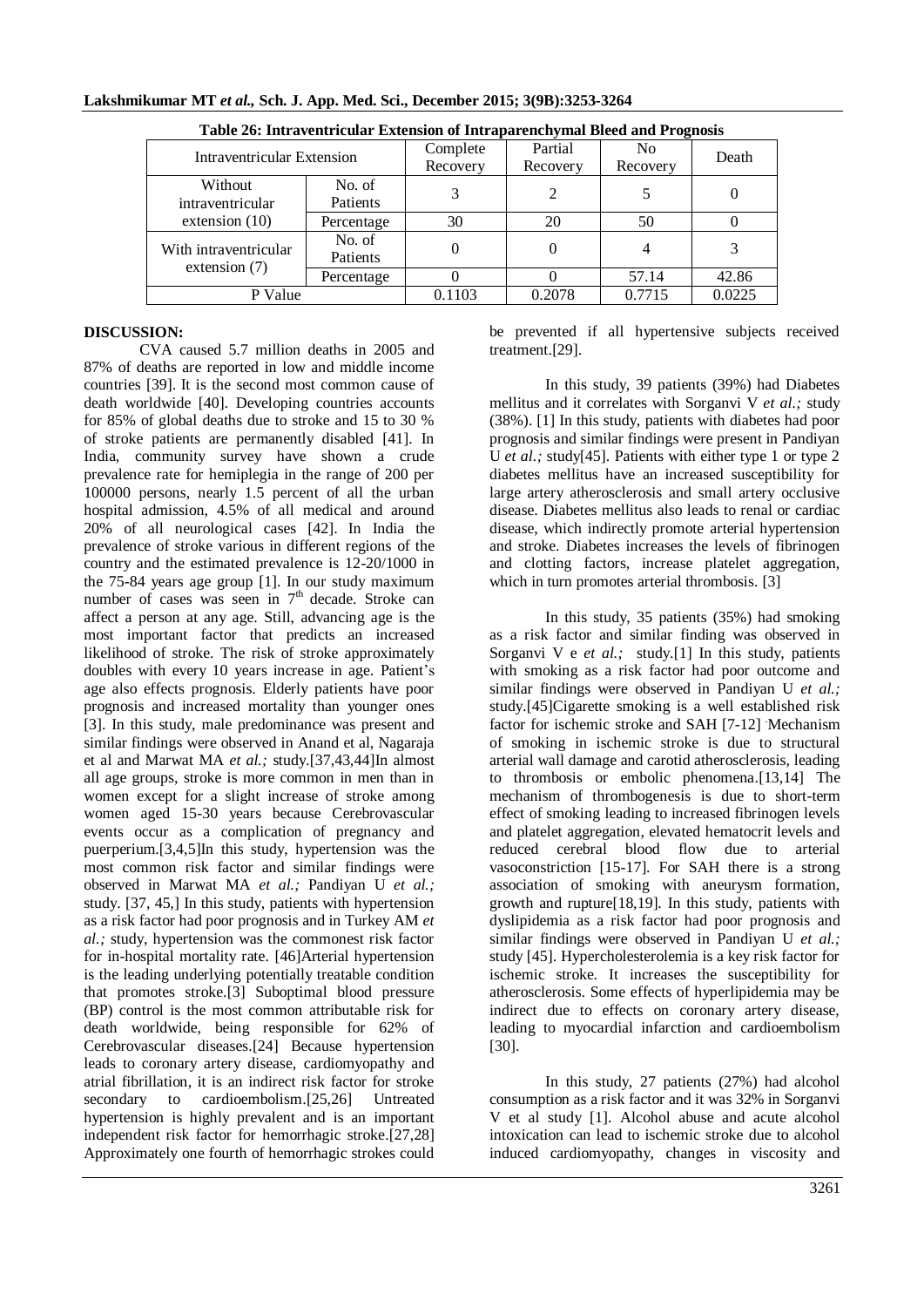disturbances in coagulation and fibrinolytic factors. Bouts of heavy alcohol consumption on weekends and holidays are associated with a high risk of stroke [20]. In this study, incidence of heart disease was 17% and it was 37% in Pandiyan U et al study. In this present study, patients with heart disease had poor prognosis and it was similar to Pandiyan U et al study. [45]There is a strong interaction between Cardiovascular and Cerebrovascular disease. Symptomatic coronary artery disease immediately identifies a person as being at high risk for stroke. It also affects survival after stroke. [3]The rate of stroke in persons with a history of ischemic heart disease, congestive heart failure or left ventricular hypertrophy is approximately two to four times more than in patients without cardiac problem. A large number of ischemic strokes will be secondary to cardiogenic embolism. Among persons more than 80 years, atrial fibrillation is the main cardiac condition that is associated with stroke [31]. Even if atrial fibrillation is an incidental finding, it influences risk stratification and prescribing anticoagulants helps in maximum risk reduction. Recurrent strokes are common among patients with cardioembolic stroke than those with stroke of other causes. [32] The 1-month mortality after cardioembolic stroke is higher than in stroke with other etiologies [3, 33]. In this study, 11 patients (11%) had family history of stroke and it was 31% in Sorganvi V *et al.;* study. [1]Ischemic stroke results from a number of inherited coagulation disorders or genetic disorders that dispose to arterial disease. Hereditary disorders of lipid metabolism can promote premature atherosclerosis and increases the risk of ischemic stroke. A family history of deep vein thrombosis, pulmonary embolism points to the possibility of hereditary prothrombotic state and it increases the risk of embolic stroke. [3].

In this study, past history of TIA was present in 6 patients (6%) and it was 32% in Sorganvi V *et al.;* study. [1] Small sample size in this study may be the reason for low incidence of family history of stroke, heart disease and past history of TIA. The risk of stroke after a TIA is approximately 10-15% in the first 3 months, and most events occur in the first 2 days [1, 2].

In this study, Ischemic stroke was more common than hemorrhagic stroke and similar findings were observed in Turkey AM, Zhang *et al.;* and Roy *et al.;* study. In this study, incidence of ischemic stroke was more and hemorrhagic stroke was less than Turkey AM, Zhang *et al.;* and Roy *et al.;* study. In this study, Cardioembolic stroke was 6% and it was 19.5 % in Somay G *et al.;* study. Small sample size in the present study may be the reason for this difference [46-49]. In this study mortality was more in hemorrhagic stroke than in ischemic stroke and similar findings were seen in Turkey AM and Zhang *et al.;* study [46, 47]. Hemorrhagic stroke is associated with increased

mortality and in this study incidence of hemorrhagic stroke was less compared to other studies. Early hospitalization, maximum patients with GCS score of 13-15 at the time of admission and less number of patients with hemorrhagic stroke could be the reason for low mortality rate in the present study. In present study, 24% patients had complete recovery, 34% patients had partial recovery, 33% patients had no recovery, and 9% patients died. In Marwat MA *et al.;* study 13.6% patients had complete recovery, 34% patients had partial recovery, 25% patients had no recovery, and 27.2% patients died. In Marwat MA *et al.;* study, prognosis was studied after one week of admission and in this present study prognosis was studied after one month of onset of symptoms. This may be the reason for increased number of patients with complete recovery in the present study. In Marwat MA *et al.;* study, incidence of hemorrhagic stroke was 40.8% and it was 18% in the present study. Low mortality rate in this study could be due to less number of patients with hemorrhagic stroke [37]. In Zhang Y *et al.;* study of outcome of stroke after one month, 24.6 % of patients improved without neurological deficits and it correlates with the present study [47]. Low GCS score was associated with poor prognosis and similar findings were seen in Zhang Y *et al.;* study [47]. Presence of multiple risk factors had poor prognosis and Pandiyan U *et al.;* study showed multiple risk factors increased the morbidity and mortality of stroke [45]. In this study ACA territory infarct had good prognosis and similar findings were present in Kumral *et al.;* study [50]. In this study MCA territory infarct was associated with increased mortality and similar findings were observed in Zhang Y *et al.;* study [47]. In this study, poor prognosis in primary intraparenchymal bleed was due to hematoma volume > 30 cc and intraventricular extension of bleed. Similar findings were present in Nag *et al.;* study [51].

#### **CONCLUSION:**

Advancing age, male gender, hypertension, diabetes mellitus, smoking, dyslipidemia, alcohol consumption, heart disease, carotid stenosis, family history of stroke, drugs and past history of TIA were identified as risk factors for CVA. Increasing age, male sex, low GCS at the time of admission, hypertension, diabetes mellitus, dyslipidemia, heart disease, smoking, carotid stenosis, presence of multiple risk factors, MCA territory infarct, presence of trantentorial herniation, SAH, intraparenchymal bleed with intraventricular extension were associated with poor prognosis. Ischemic stroke was more common than hemorrhagic stroke and hemorrhagic stroke was associated with poor prognosis. Public awareness of the risk factors and their management may lead to primary prevention of CVA. Early hospitalization of patients and their management reduces the mortality and disability in CVA. More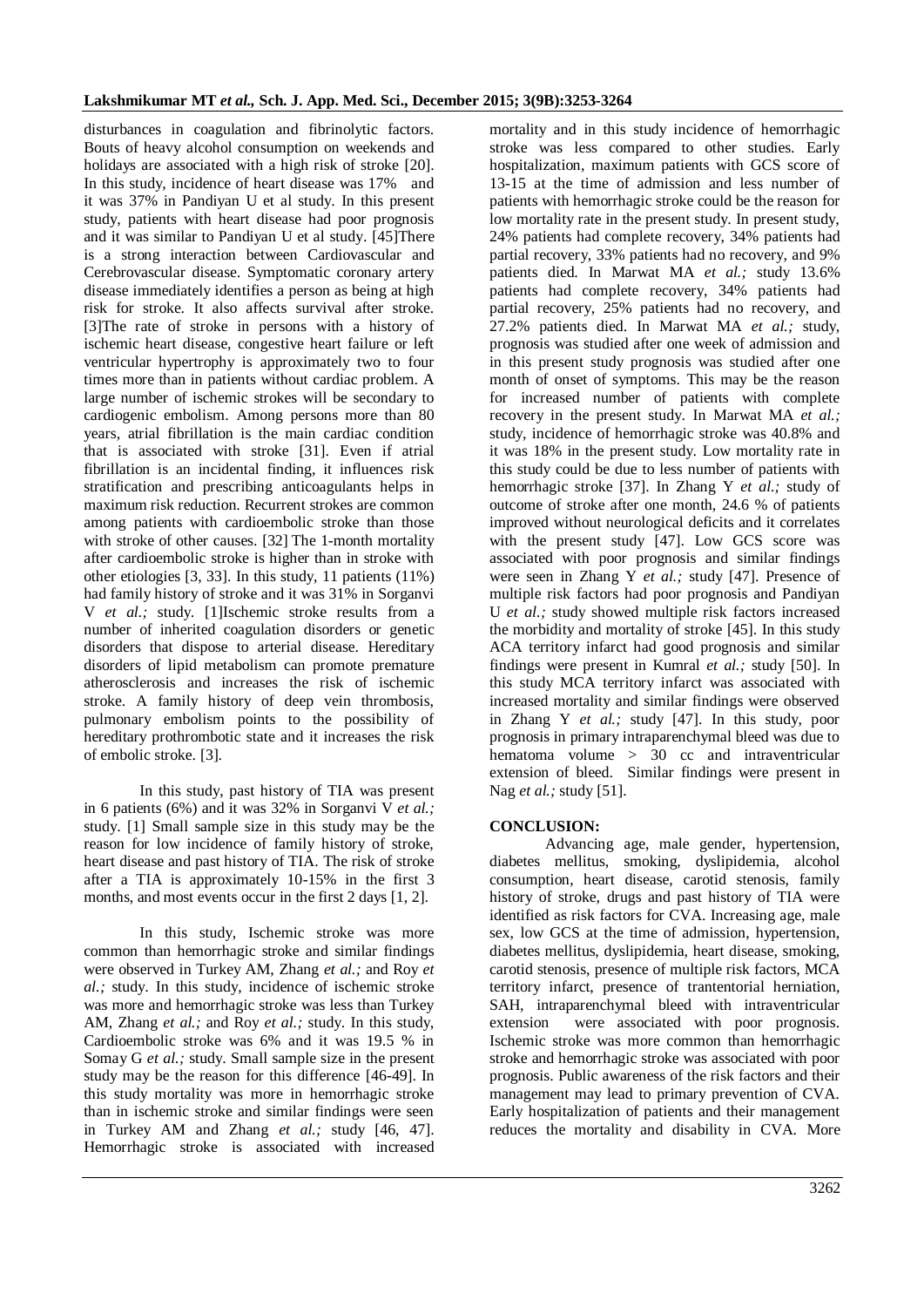prospective case control studies on the management of CVA are needed.

#### **REFERENCES**

- 1. Sorganvi V, Kulkarni MS, Kadeli D, Atharga S; Risk Factors for Stroke: A Case Control Study. IJCRR, 2014; 6: 46-52.
- 2. Smith WS, English JD, Johnston SC; Cerebrovascular diseases. In Harrison's Principles of Internal Medicine. 18th Edition, Longo DL et al editors, McGraw Hill, New York, 2012:3270-3299.
- 3. Adams HP, Norris JW; Ischemic cerebrovascular disease. CNS Series, 2003; 1-46.
- 4. Simons LA, McCallum J, Friedlander Y, Simons J; Risk factors for ischemic stroke: Dubbo Study of the Elderly. Stroke, 1998; 29: 1341-1346.
- 5. Bogousslavsky J, Van Melle G, Regli F; The Lausanne Stroke Registry: Analysis of 1,000 consecutive patients with first stroke. Stroke, 1988; 19: 1083-1092.
- 6. Feigin VL, Wiebers DO, Nikitin YP, O'Fallon WM, Whisnant JP; Risk factors for ischemic stroke in A Russian community: a population based casecontrol Study. Stroke, 1998; 29: 34-39.
- 7. Abbott RD, Yin Y, Reed DM, Yanok; Risk of stroke in male cigarette smokers. N Engl J Med., 1986; 315: 717-720.
- 8. Colditz GA, Bonita R, Stampfer MJ, Willett WC, Rosner B *et al.;* Cigarette smoking and risk of stroke in middle aged women. N Engl J Med., 1988; 318(15): 937-941.
- 9. Robbins AS, Manson JE, Lee IM, Satterfield S, Hennekens CH; Cigarette smoking and stroke in a cohort of U.S. male physicians. Ann Intern Med., 1994; 120(6): 458-462.
- 10. Teunissen LL, Rinkel GJ, Algra A, Van Gijn J; Risk factors for subarachnoid hemorrhage: a systematic review. Stroke, 1996; 27(3): 544-549.
- 11. Park JK, Kim HJ, Chang SJ, Koh SB, Koh SY; Risk factors for hemorrhagic stroke in Wonju, Korea. Yonsei Med J., 1998; 39: 229-235.
- 12. Knekt P, Reunanen A, Aho K, Heliövaara M, Rissanen A, Aromaa A *et al.;* Risk factors for subarachnoid hemorrhage in a longitudinal population study. J Clin Epidemiol., 1991; 44(9): 933-939.
- 13. Howard G, Wagenknecht LE, Burke GL, Diez-Roux A, Evans GW, Mc Govern P *et al.;* Cigarette smoking and progression of atherosclerosis: the Atherosclerosis Risk in Communities (ARIC) Study. JAMA, 1998; 279(2): 119-124.
- 14. Surgeon General of the United States. The Surgeon General's 1990 Report on the Health Benefits of Smoking Cessation: Executive Summary. MMWR Recomm Rep. Washington, DC: Office of the Surgeon General; 1990; 39: i-xv, 1-12.
- 15. Wannamethee G, Perry IJ, Shaper AG; Haematocrit, hypertension and risk of stroke. J Intern Med., 1994; 235: 163-168.
- 16. Kannel WB, Wolf PA, Castelli WP, D'Agostino RB; Fibrinogen and risk of cardiovascular disease: the Framingham Study. JAMA, 1987; 258(9): 1183-1186.
- 17. Wannamethee G, Shaper AG, Whincup PH, Walker M; Smoking cessation and the risk of stroke in middle-aged men. JAMA, 1995; 274(2): 155-160.
- 18. Juvela S, Poussa K, Porras M; Factors affecting formation and growth of intracranial aneurysms: a long- term follow-up study. Stroke, 2001; 32: 485- 491.
- 19. Juvela S, Hillbom M, Numminen H, Koskinen P; Cigarette smoking and alcohol consumption as risk factors for aneurysmal subarachnoid hemorrhage. Stroke, 1993; 24(5): 639-646.
- 20. Wannamethee SG, Shaper AG; Patterns of Alcohol intake and risk of stroke in middle aged British men. Stroke, 1996; 27: 1033-1039.
- 21. Wintzen AR, de Jonge H, Loeliger EA, Bots GTAM; The risk of intracerebral hemorrhage during oral anticoagulant treatment: A population study. Ann Neurol., 1984; 16: 553-558.
- 22. Hylek EM, Singer DE; Risk factors for Intracranial hemorrhage in out-patients taking warfarin. Ann Intern Med., 1994; 120: 897-902.
- 23. A randomized trial of anticoagulants versus aspirin after cerebral ischemia of presumed arterial origin: the Stroke Prevention in Reversible Ischemia Trial (SPIRIT) Study Group. Ann Neurol., 1997; 42: 857-865.
- 24. Singh R, Wander PK, Wander GS; Resistant Hypertension Diagnosis and Mechanisms. In Medicine Update. $24<sup>th</sup>$  edition, Joshi SR editors, Association of physicians of India, Mumbai, 2014: 24: 947.
- 25. Stephen MacMohan, Richard Peto; Blood pressure, stroke and coronary heart disease. Lancet, 1990; 335: 765-774.
- 26. Ralph BN, Agostino, Wolf PA; Stroke risk profile: Adjustment for antihypertensive medication: The Framingham study. Stroke, 1994; 25: 40-43.
- 27. Woo D, Sauerbeck LR, Kissela BM, Khoury JC, Szaflarski JP, Gebel J, *et al.;* Genetic and environmental risk factors for intracerebral hemorrhage: preliminary results of a populationbased study. Stroke, 2002; 33: 1190-1196.
- 28. Kissela BM, Suerbeck L, Woo D, Khoury J, Carrozzella J, Pancioli A, *et al.;* Subarachnoid hemorrhage: a preventable disease with a heritable component. Stroke, 2002; 33: 1321-1326.
- 29. Woo D, Haverbusch M, Sekar P, Kissela B, Khoury J, Schneider A *et al.;* Effect of Untreated Hypertension on Hemorrhagic Stroke. Stroke, 2004; 35: 1703- 1708.